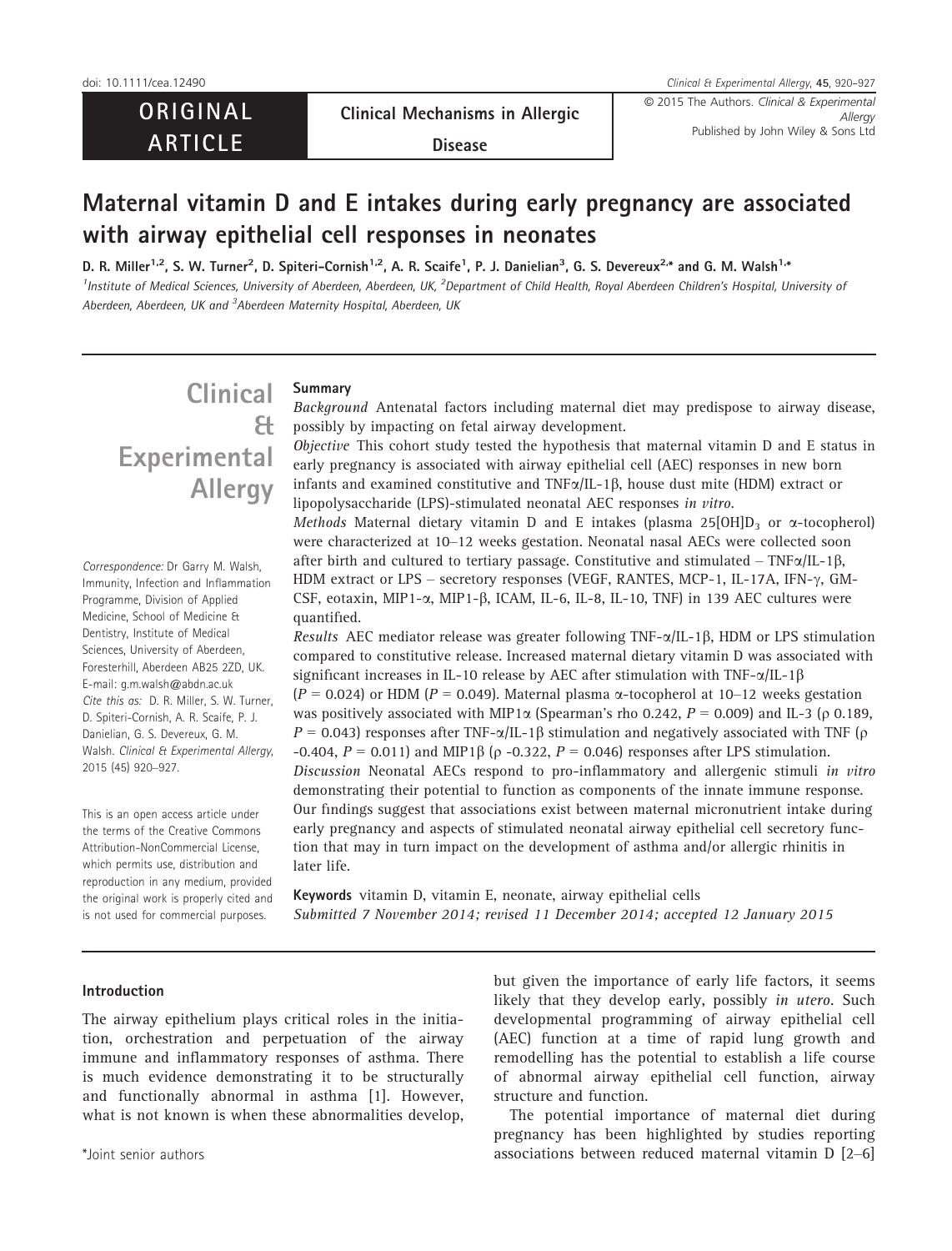and vitamin E [7–9] intake during pregnancy with increased risk of childhood asthma and/or wheezing illness [10]. Both micronutrients have the potential to exert immune-modulatory effects [11, 12]; however, given the importance of AEC in asthma pathogenesis, it is plausible that these antenatal exposures might impact on fetal AEC development and neonatal AEC function.

Conventionally, lower respiratory tract AECs are obtained bronchoscopically; however, in neonates, such an approach is precluded by practical and ethical issues. In contrast, the nose is a relatively non-invasive, readily accessible source of AEC, and these have been validated as surrogates for bronchial AEC [13, 14]. More recently, we developed a method to harvest and culture AEC from the noses of neonates within the 48 hours of birth [15]. These AECs, which are essentially 'naïve' and yet to be exposed to the modifying effects of inhaled environmental pollutants and pathogens, provide a unique tool to gain insight into the role of antenatal influences on airway development and the pathogenesis of asthma and allergic rhinitis. This study tested the hypothesis that maternal vitamin D and E intake during pregnancy is associated with neonatal AEC function. To do this, in vitro constitutive and stimulated inflammatory mediator release by cultured neonate nasal AEC was quantified and related to maternal vitamin D and E intake during pregnancy.

## Methods

#### Subjects and study design

In this cohort study, maternal vitamin D and E intake and plasma status in early pregnancy were related to the airway epithelial cell responses of their infants soon after birth. Healthy pregnant women attending Aberdeen Maternity Hospital for a routine 'dating' ultrasound scan at 10–12 weeks gestation were invited to participate. Women were recruited regardless of their smoking status or personal/family history of asthma or atopic disease. An interviewer administered a questionnaire to establish smoking history, personal/family history of asthma and atopic disease and socio-economic status (SES, Scottish Index of Multiple Deprivation). Women were invited to complete semi-qualitative food frequency questionnaire (FFQ, version 6.6 of the Scottish Collaborative Group Food Frequency Questionnaire) [16]. In women of childbearing age, the correlation coefficients between intakes of vitamin D and E derived by this questionnaire and 4-day weighed records were 0.38  $(P < 0.001]$  and 0.52  $(P < 0.001]$ , respectively [16].

A non-fasted venous blood sample was collected. Plasma  $\alpha$ -tocopherol (adjusted for cholesterol) was quantified by HPLC, [17] total 25-hydroxyvitamin  $D_3$  $(25[OH]D<sub>3</sub>)$  by HPLC–tandem mass spectrometry [18]

and cotinine (an objective measure of tobacco smoke exposure) by liquid chromatography-tandem mass spectrometry [19].

The study was approved by the North of Scotland Research Ethics Service (ref 10/S0802/55), and all women provided written informed consent.

## Neonatal AEC sampling and culture

Nasal AECs were harvested from healthy, non-sedated neonates at the earliest opportunity after birth. Exclusion criteria for sampling were premature delivery (i.e. <36 weeks gestation), admission to the neonatal unit and presence of group B Streptococcus on maternal cervical swab. Nasal AECs were sampled by brushing both nostrils with an interdental brush and cultured to tertiary confluent monolayers and their epithelial phenotype confirmed as previously described [15]. Cultured cells were used for a variety of applications. Semi-quantitative membrane arrays were first used to determine which cytokines or chemokines were secreted by neonatal AEC constitutively or following stimulation (data not shown). From these experiments, a panel of cytokines and chemokines deemed to be of relevance was chosen for quantitative measurement in AEC supernatants. Mediator release was measured in cell supernatants as in our earlier studies using either ELISA (IL-8) or cytometric bead array (CBA) analysis (VEGF, RANTES, MCP-1, IL-17A, IFN- $\gamma$ , GM-CSF, eotaxin, MIP1-α, MIP1-β, ICAM, IL-6, IL-10, TNF). Constitutive/basal mediator release was determined from AEC at rest together with measurement of mediator release from AEC exposed in vitro to pro-inflammatory, environmental and allergic stimuli for 24 hours using previously reported protocols [13–15]. Briefly, confluent nasal AEC tertiary monolayers in 3.5 cm² wells were left unstimulated or treated for 24 h with one of the following: interleukin  $1\beta$  (IL-1 $\beta$ ) in combination with tumour necrosis factor- $\alpha$  (TNF- $\alpha$ ) (both at 10 ng/mL, R&D, Abingdon, UK), 25 µg/mL house dust mite extract (HDM) (Greer Laboratories, Lenoir, NC, USA) or 100 μg/mL lipopolysaccharide (LPS) (Sigma-Aldrich Ltd., Poole, UK). All results were normalized to cellular protein content of lysed monolayers quantified using the Bradford assay as previously described [13–15].

#### **Statistics**

The primary outcome was nasal AEC cytokine and chemokine release constitutively and after exposure to the various described stimuli. Responses to stimuli were computed by subtracting the constitutive unstimulated values. The distribution of virtually all of the cytokine and chemokine values did not approximate to normal or log-normal distributions; consequently, nonparametric methods were used.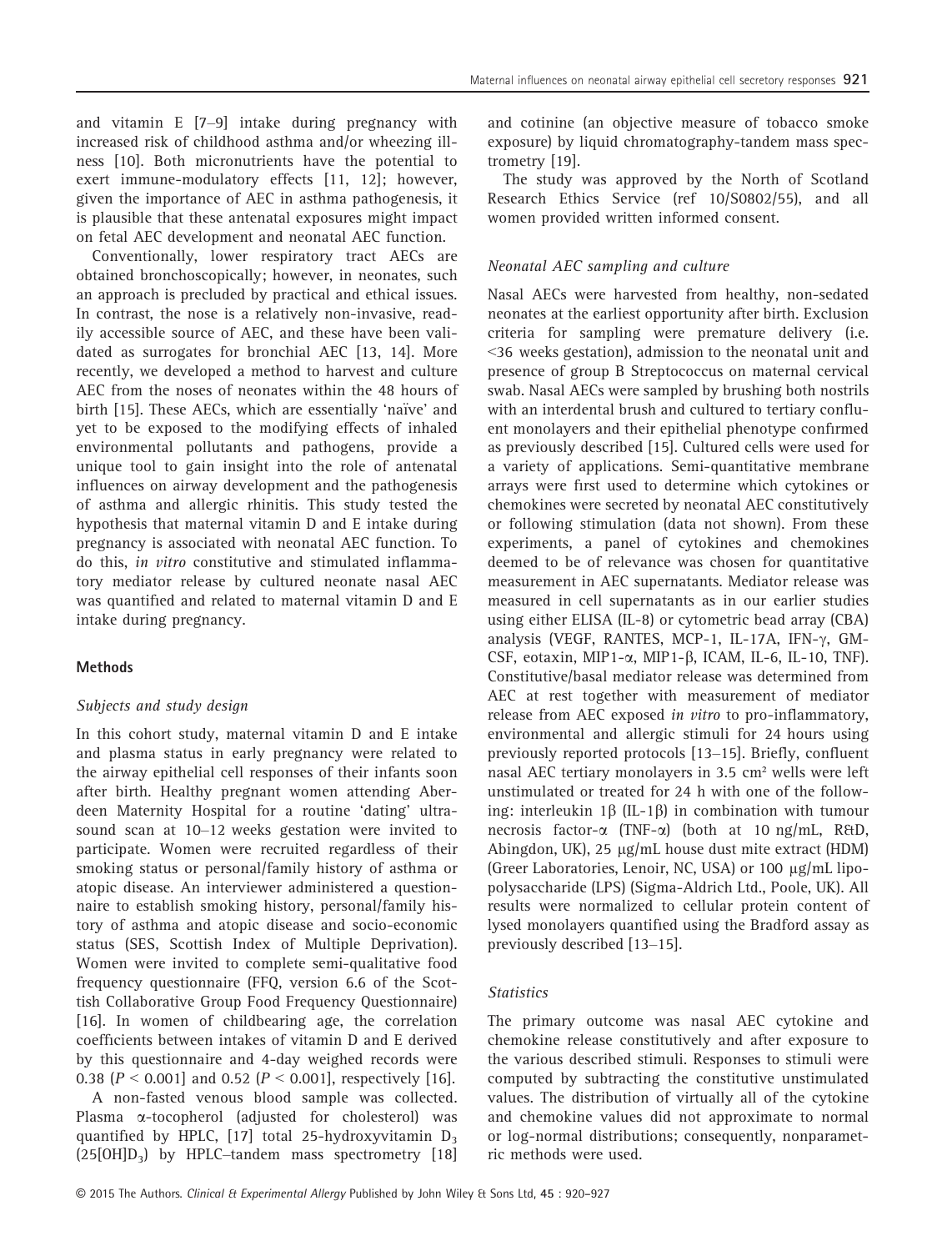The primary exposures of interest were maternal vitamin D and E intakes. For vitamin D and E intakes, dietary and supplement intakes were summated, energy adjusted [20] and divided into thirds. Secondary exposures were plasma  $25[OH]D_3$   $\alpha$ -tocopherol, maternal asthma, atopic disease or smoking status. Plasma  $\alpha$ -tocopherol and 25[OH]D<sub>3</sub> were logarithmically transformed and adjusted for gestational age; a-tocopherol was also adjusted for cholesterol. Nasal AEC constitutive and stimulated cytokine and chemokine release was related to maternal vitamin D and E intake and plasma indices using the Jonckheere–Terpstra test and Spearman correlation coefficients, respectively. Statistical analyses were performed using IBM SPSS Statistics for Windows, version 20.0. (Armonk, NY, USA).

#### **Results**

In total, 269 pregnant women were recruited and nasal samples were obtained from 192 (71%) neonates. Details on the maternal, paternal and neonate characteristics together with nasal AEC culture success rate are presented in Table 1. There were no significant biases in the maternal characteristics of the neonates sampled and the neonates from whom AECs were successfully cultured. Neonates sampled and those with successful AEC culture had greater birthweight. AEC culture was more successful where samples were taken in younger neonates (Table 1). The median age at AEC sampling was 26 h (IQR, 16–45). Of the 192 nasal AEC samples seeded, primary monolayers were established from 164 (85%) samples, with 139 (72%) of samples successfully cultured to confluence at third passage. Of the mediators quantified, we observed relatively high constitutive secretion of GM-CSF, ICAM-1, IL-6, IL-8 and VEGF with relatively low levels of MCP-1 and RANTES by neonate AEC. AECs from 134 infants were exposed to TNF- $\alpha$ /IL-1 $\beta$ , 106 to HDM and 53 to LPS. Mediator release was greater after culture with all three stimuli compared to basal/constitutive release (Tables 2–4).

No significant associations were found between secretion of any of the mediators measured from neonatal AEC and maternal history of asthma or atopic disease, maternal smoking status or plasma cotinine, or mode of delivery (data not shown).

## Vitamin D

Estimates of maternal vitamin D intake were positively associated with maternal plasma  $25[OH]D_3$  levels (Spearman's rho 0.278,  $P = 0.001$ ). Women were recruited year round, and although plasma  $25[OH]D_3$ levels varied with season, being lowest in the winter

Table 1. Maternal, paternal and neonatal characteristics of recruited women and the neonates sampled and those from whom AECs were successfully cultured and analysed

|                                                     | Recruited $(n = 269)$  | Neonates sampled $(n = 192)$ | $P^*$ | AEC cultured $(n = 139)$ | $P^{\dagger}$ |
|-----------------------------------------------------|------------------------|------------------------------|-------|--------------------------|---------------|
| Maternal                                            |                        |                              |       |                          |               |
| Age (mean 95% CI)                                   | $31.0$ $(30.5 - 31.4)$ | $31.1 (30.5 - 31.6)$         | 0.664 | $30.9$ $(30.2 - 31.5)$   | 0.618         |
| First pregnancy $(n, \sqrt{90})$                    | 158 (59%)              | $110(57\%)$                  | 0.379 | 76 (55%)                 | 0.139         |
| Smoker $(n, 90)$                                    | $14(5.2\%)$            | $9(4.7\%)$                   | 0.548 | $5(3.6\%)$               | 0.275         |
| SIMD (median, IQR)                                  | 5283 (5491-5993)       | 5290 (4766-6044)             | 0.800 | 5291 (4670-5925)         | 0.803         |
| Age leaving full-time education (median IQR)        | $21(18-23)$            | $21(17-23)$                  | 0.253 | $21(18-23)$              | 0.932         |
| Asthma                                              | 67 (25%)               | 48 (25%)                     | 1.000 | 34 (25%)                 | 0.832         |
| Eczema                                              | 48 (18%)               | 33 (17%)                     | 0.624 | $20(14\%)$               | 0.119         |
| Hayfever                                            | 100 (37%)              | 72 (38%)                     | 0.920 | 49 (35%)                 | 0.469         |
| Vitamin D intake (ug/d mean 95% $CI$ ) <sup>‡</sup> | $17.8$ (15.3-20.3)     | $18.6$ $(15.4 - 21.8)$       | 0.296 | $17.3(14.8-19.7)$        | 0.645         |
| Vitamin E intake (mg/d mean 95% CI) <sup>T</sup>    | $17.3(16.0-18.6)$      | $17.7$ (16.2-19.3)           | 0.249 | $17.6$ (15.8-19.4)       | 0.594         |
| Plasma 25 OH vitamin D (nmol/L mean 95% CI)         | 55.8 (52.7-58.9)       | $56.3(52.6 - 60.0)$          | 0.821 | 55.6 (51.4-59.7)         | 0.748         |
| Plasma α-tocopherol (umol/L mean 95% CI)            | $16.6$ $(15.2 - 18.0)$ | $16.3$ (14.7-17.9)           | 0.575 | $15.6$ (15.4-19.6)       | 0.180         |
| Paternal                                            |                        |                              |       |                          |               |
| Asthma                                              | 56 (21%)               | 41 $(21\%)$                  | 0.781 | $26(19\%)$               | 0.424         |
| Eczema                                              | 30 $(11\%)$            | $21(11\%)$                   | 0.804 | 14 (10%)                 | 0.529         |
| Hayfever                                            | 77 (29%)               | 52 (27%)                     | 0.535 | 39 (28%)                 | 0.613         |
| Neonate                                             |                        |                              |       |                          |               |
| Female $(n, 90)$                                    | 135 (50%)              | $96(50\%)$                   | 0.693 | 70 (50%)                 | 0.894         |
| Gestational age at delivery (days, median, IQR)     | 282 (276-288)          | $281(277-287)$               | 0.238 | 282 (277-288)            | 0.251         |
| Weight (g, mean, 95% CI)                            | 3527 (3466-3587)       | 3571 (3504-3638)             | 0.001 | 3604 (3530-3679)         | 0.003         |
| Age when sampled (hrs, median, IQR)                 |                        | $26(16-45)$                  |       | $24(15-40)$              | 0.015         |

\*Comparator, those that were not sampled,  $Chi^2$ , unpaired t-tests, Mann-Whitney U-test.

<sup>†</sup>Comparator, those with unsuccessful AEC culture, Chi<sup>2</sup>, unpaired t-tests, Mann–Whitney U-test.

‡ Energy adjusted.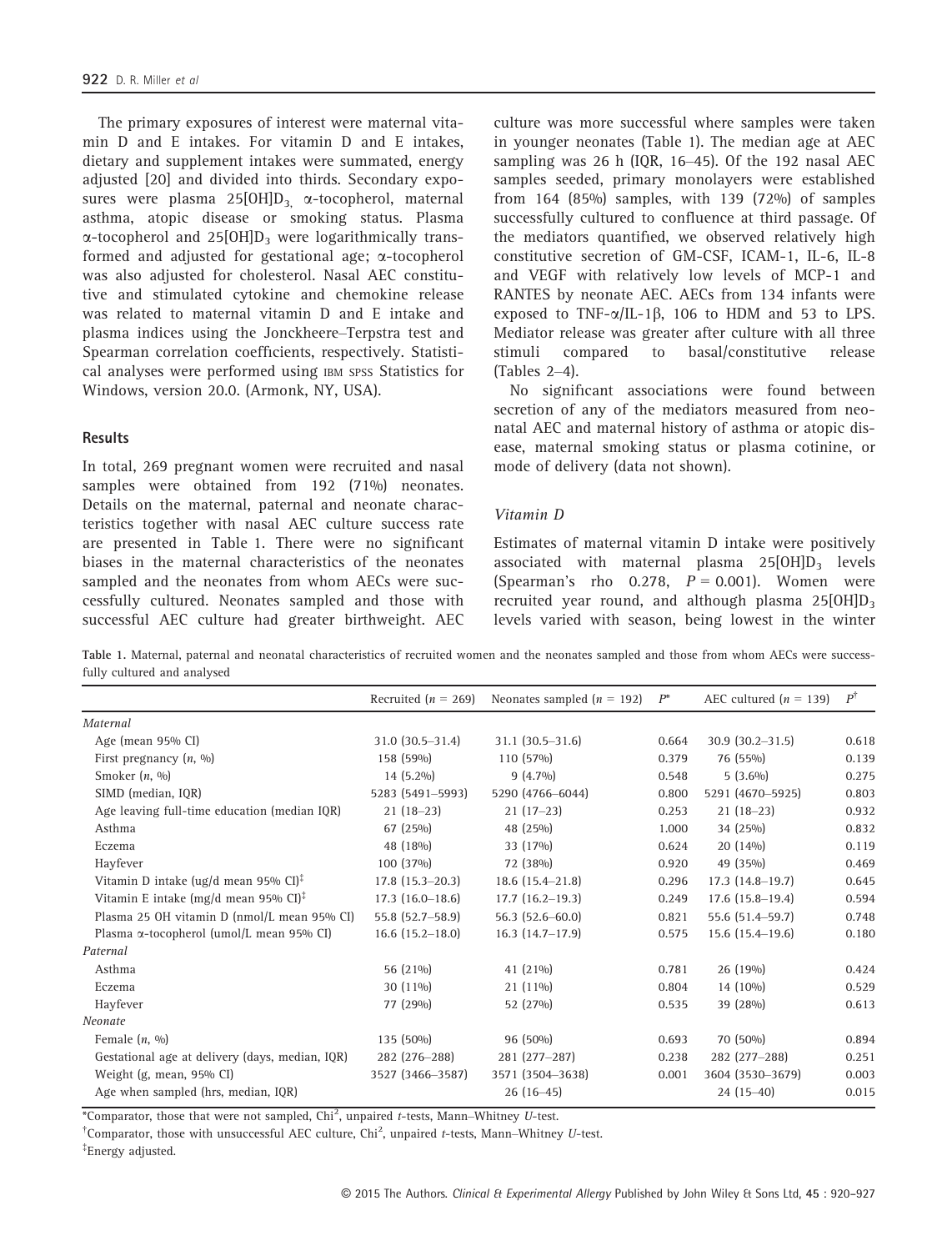| Mediator      | Constitutive<br>expression <sup>†</sup><br>$(pg/mg)$ <sup>†</sup><br>(median, IQR) | Expression<br>following TNF- $\alpha$ /<br>IL1-β exposure <sup>†</sup><br>$(pg/mg)^{\dagger}$<br>(median, IQR) | $P^*$   |
|---------------|------------------------------------------------------------------------------------|----------------------------------------------------------------------------------------------------------------|---------|
| Eotaxin       | $0(0-0)$                                                                           | $0(0-2)$                                                                                                       | < 0.001 |
| GM-CSF        | $32.1 (7.8 - 171)$                                                                 | 693 (267-1582)                                                                                                 | < 0.001 |
| <b>ICAM</b>   | $72.9(0 - 216)$                                                                    | 1268 (674-2064)                                                                                                | < 0.001 |
| IFN- $\gamma$ | $0(0-1)$                                                                           | $0(0-3)$                                                                                                       | 0.025   |
| $IL-3$        | $0(0-2)$                                                                           | $0(0-1)$                                                                                                       | 0.241   |
| $IL-6$        | 3434 (613-10 260)                                                                  | 27 670 (9874-56 920)                                                                                           | < 0.001 |
| $II - 8$      | 6690 (3570-14 150)                                                                 | 107 600 (69 320 - 156 700)                                                                                     | < 0.001 |
| $IL-10$       | $0(0-0.9)$                                                                         | $0(0-1.26)$                                                                                                    | 0.561   |
| $IL-17A$      | $0(0-0.2)$                                                                         | $0(0-2)$                                                                                                       | 0.010   |
| $MCP-1$       | $3.4(0-5.7)$                                                                       | 909 (272-2727)                                                                                                 | < 0.001 |
| $MIP-1\alpha$ | $0(0-4)$                                                                           | $0(0-20)$                                                                                                      | 0.014   |
| $MIP-1\beta$  | $0(0-0)$                                                                           | $55.9(18-184)$                                                                                                 | < 0.001 |
| <b>RANTES</b> | $2.7(0-6.1)$                                                                       | $120.9$ $(30.9-36.6)$                                                                                          | < 0.001 |
| <b>VEGF</b>   | 2067 (1020-3739)                                                                   | 4193 (2381-5775)                                                                                               | < 0.001 |

Table 2. Airway epithelial cell release of cytokines/chemokines before (constitutive) and after exposure to TNF- $\alpha$ /IL1-B ( $n = 134$ )

\*Wilcoxon signed-rank test.

† Values stated are median (IQR) mediator release expressed as pg per mg protein content of the confluent cellular monolayer.

Table 4. Airway epithelial cell release of cytokines/chemokines before (constitutive) and after exposure to house dust mite  $(n = 106)$ 

| Mediator      | Constitutive<br>expression <sup>†</sup><br>$(pg/mg)$ <sup>†</sup><br>(median, IQR) | <b>Expression following</b><br>HDM exposure <sup>†</sup><br>$(pg/mg)^{\dagger}$<br>(median, IQR) | $P^*$   |
|---------------|------------------------------------------------------------------------------------|--------------------------------------------------------------------------------------------------|---------|
| Eotaxin       | $0(0-0)$                                                                           | $0(0-0)$                                                                                         | 0.133   |
| GM-CSF        | $30.6$ $(6.7 - 145.8)$                                                             | 73.1 (9.9-330)                                                                                   | < 0.001 |
| <b>ICAM</b>   | $57.5$ (0-142.5)                                                                   | 271.4 (48.7–668)                                                                                 | < 0.001 |
| IFN- $\gamma$ | $0(0-0.8)$                                                                         | $0(0-0.3)$                                                                                       | 0.920   |
| $IL-3$        | $0(0-1.2)$                                                                         | $3.3(0.2 - 7.1)$                                                                                 | < 0.001 |
| $II - 6$      | 2350 (493-9629)                                                                    | 12 706 (699-26 212)                                                                              | < 0.001 |
| $IL-8$        | 5720 (3107-10 175)                                                                 | 15 355 (5695-30 713)                                                                             | < 0.001 |
| $IL-10$       | $0(0-0.9)$                                                                         | $0(0-0.8)$                                                                                       | 0.460   |
| $IL-17A$      | $0(0-0.3)$                                                                         | $0(0-0.1)$                                                                                       | 0.648   |
| $MIP-1\alpha$ | $0(0-4.2)$                                                                         | $0(0-3.2)$                                                                                       | 0.264   |
| $MIP-1\beta$  | $0(0-0)$                                                                           | $0.4(0 - 8.6)$                                                                                   | < 0.001 |
| $MCP-1$       | $1.3(0-22.8)$                                                                      | $29.1(3.8-136.8)$                                                                                | < 0.001 |
| <b>RANTES</b> | $3.4(0.5-6.4)$                                                                     | $12.4(2.9-71.7)$                                                                                 | < 0.001 |
| <b>TNF</b>    | $0(0-1.5)$                                                                         | $30.1(3.0-124.8)$                                                                                | < 0.001 |
| <b>VEGF</b>   | 2002 (1020-3579)                                                                   | 2340 (1066-3651)                                                                                 | 0.372   |
|               |                                                                                    |                                                                                                  |         |

\*Wilcoxon signed-rank test.

† Values stated are median (IQR) mediator release expressed as pg per mg protein content of the confluent cellular monolayer.

50.7 nmol/L (95% CI 39.6–61.8) and highest in the summer 60.4 nmol/L (95% CI 52.1–68.6), this was not statistically significant  $(P = 0.174)$ . There were no associations between maternal plasma  $25[OH]D_3$  at 10–12 weeks gestation and constitutive AEC mediator

| Table 3. Airway epithelial cell release of cytokines/chemokines before |  |  |  |
|------------------------------------------------------------------------|--|--|--|
| (constitutive) and after exposure to LPS $(n = 53)$                    |  |  |  |

| Mediator      | Constitutive<br>expression <sup>†</sup><br>$(pg/mg)^{\dagger}$<br>(median, IQR) | <b>Expression following</b><br>LPS exposure <sup>†</sup><br>$(pg/mg)^{\dagger}$<br>(median, IQR) | $P^*$   |
|---------------|---------------------------------------------------------------------------------|--------------------------------------------------------------------------------------------------|---------|
|               |                                                                                 |                                                                                                  |         |
| Eotaxin       | $0(0-0)$                                                                        | $0(0-2.8)$                                                                                       | < 0.001 |
| GM-CSF        | $31.9$ (4.7-259.5)                                                              | 108.2 (18.8-454)                                                                                 | < 0.001 |
| <b>ICAM</b>   | 59.1 (0-192.9)                                                                  | 206.5 (31.1-610.9)                                                                               | < 0.001 |
| IFN- $\gamma$ | $0(0-0)$                                                                        | 1. $6(0-6.0)$                                                                                    | < 0.001 |
| $IL-3$        | $0(0-0)$                                                                        | $2.2$ (0.2-9.6)                                                                                  | < 0.001 |
| $IL-6$        | 5191 (91.7-14 226)                                                              | 9045 (1036-28 700)                                                                               | < 0.001 |
| $IL-8$        | 6310 (1690-14 290)                                                              | 17 510 (6580-37 025)                                                                             | < 0.001 |
| $IL-10$       | $0(0-0)$                                                                        | $1.6(0-4.4)$                                                                                     | < 0.001 |
| $IL-17A$      | $0(0-0)$                                                                        | $1.1(0-5.7)$                                                                                     | < 0.001 |
| $MCP-1$       | $5.3(0-168)$                                                                    | $36.1$ $(8.1 - 207.7)$                                                                           | 0.011   |
| $MIP-1\alpha$ | $0(0-0)$                                                                        | $1.0$ (0-11.2)                                                                                   | < 0.001 |
| $MIP-1\beta$  | $0(0-0)$                                                                        | $0(0-1.1)$                                                                                       | < 0.001 |
| <b>RANTES</b> | $3.9(2.3-6.8)$                                                                  | $3.1(1.2 - 7.3)$                                                                                 | 0.859   |
| <b>TNF</b>    | $0(0-0)$                                                                        | $10.7$ $(4.8-18.6)$                                                                              | < 0.001 |
| <b>VEGF</b>   | 3277 (1896-5203)                                                                | 2944 (1827-4309)                                                                                 | 0.428   |

\*Wilcoxon signed-rank test.

† Values stated are median (IQR) mediator release expressed as pg per mg protein content of the confluent cellular monolayer.

release; however, increasing maternal dietary vitamin D intake was associated with decreasing IL-3 release,  $P < 0.001$  (Fig. 1).

There were no associations between maternal plasma  $25[OH]D_3$  at 10–12 weeks gestation and AEC mediator release after stimulation with LPS; however, increasing maternal vitamin D intake was associated with significant increases in IL-10 release by neonate nasal AEC after stimulation with TNF- $\alpha$ /IL-1 $\beta$  (P = 0.024) or HDM  $(P = 0.049)$  (Fig. 2).



Fig. 1. Association between maternal vitamin D intake and constitutive IL-3 release. P trend<0.001 (Jonckheere–Terpstra). \*Values stated are median (IQR) mediator release expressed as pg per mg protein content of the confluent cellular monolayer.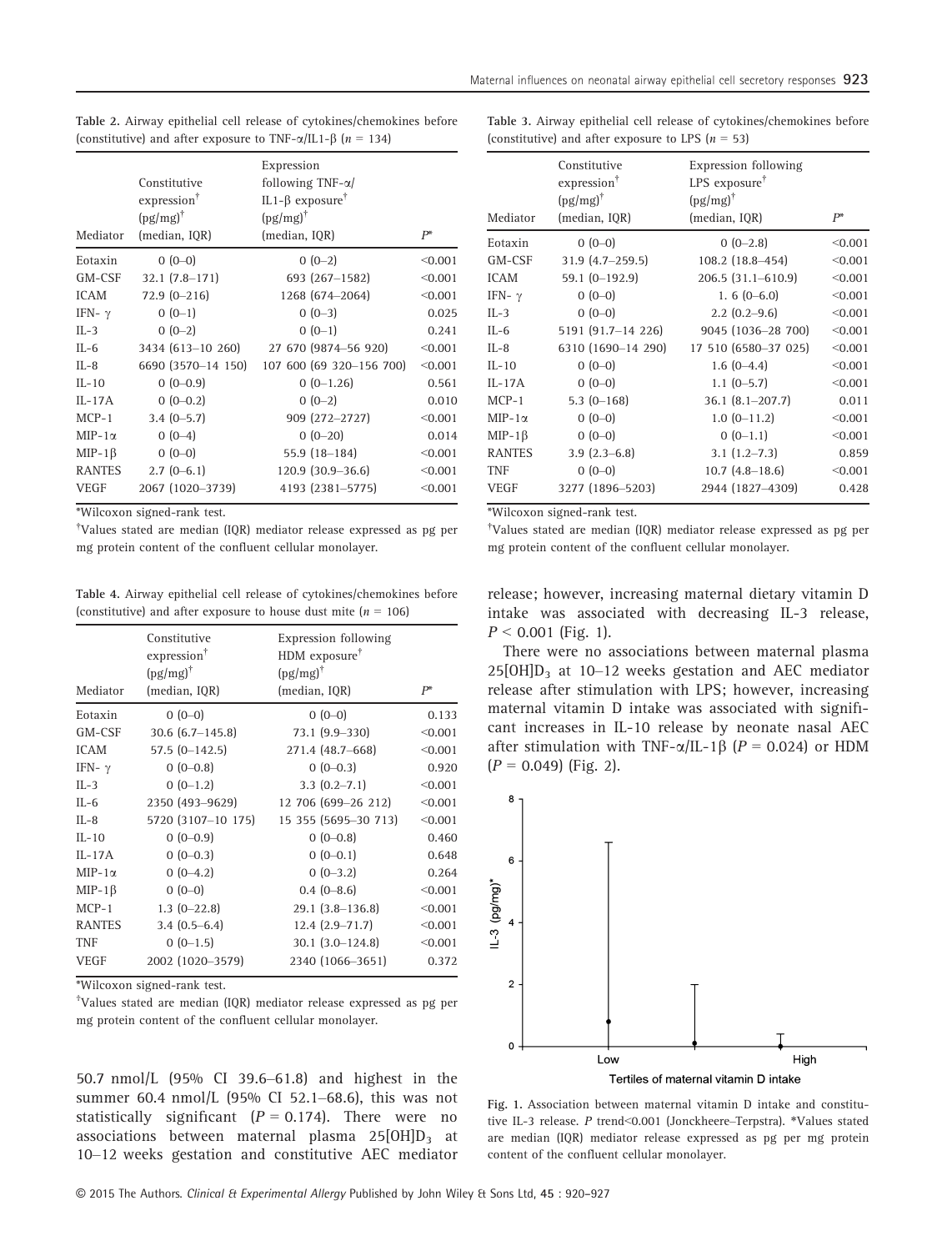

Fig. 2. Association between maternal vitamin D intake and IL-10 release after stimulation with TNF- $\alpha$ /IL-1 $\beta$  and HDM. P-values computed using Jonckheere–Terpstra test. \*Values stated are median (IQR) mediator release expressed as pg per mg protein content of the confluent cellular monolayer.

#### Vitamin E

Estimates of maternal vitamin E intake were positively associated with maternal plasma a-tocopherol levels (Spearman's rho 0.206,  $P = 0.019$ ). There were no associations between maternal dietary vitamin E intake and constitutive mediator release. Maternal plasma a-tocopherol at 10–12 weeks gestation was associated with decreasing constitutive release of TNF (Spearman's  $p -0.225$ ,  $P = 0.014$ ), MIP-1 $\alpha$  ( $p -0.242$ ,  $P = 0.008$ ), MIP1 $\beta$  ( $\rho$  -0.204,  $P = 0.027$ ) and IL-3 ( $\rho$  -0.198,  $P = 0.032$ ).

There were no significant associations seen between maternal vitamin E intake and mediator release by neonate nasal AEC after stimulation. Maternal plasma  $\alpha$ -tocopherol at 10–12 weeks gestation was, however, associated with increasing MIP1 $\alpha$  (Spearman's  $\rho$  0.242,  $P = 0.009$ ) and IL-3 ( $\rho$  0.189,  $P = 0.043$ ) responses after stimulation with TNF- $\alpha$ /IL-1 $\beta$  and with decreasing TNF  $(p -0.404, P = 0.011)$  and MIP1 $\beta$  ( $p -0.322, P = 0.046$ ) responses after stimulation with LPS.

#### **Discussion**

We have recently described a safe, minimally invasive and reliable method of culturing nasal AEC from neonates [15]. Here, we extend these observations demonstrating constitutive release of and up-regulation of inflammatory mediator release in response to  $TNF\beta/IL-$ 1a, HDM extract or LPS stimuli by AEC cultured from substantial numbers of neonates. These findings demonstrate essentially naive AEC potentially function as components of the innate immune response and

contribute to adaptive immune responses. We explored determinants of neonatal AEC mediator release with a focus on maternal dietary vitamin D and E exposures during early pregnancy. The main finding was that maternal vitamin D and E parameters were associated with AEC responses in the setting of encountering common environmental exposures. We observed significant associations between increasing vitamin D intake and decreasing constitutive release of the pro-inflammatory cytokine IL-3 and increased secretion of the anti-inflammatory cytokine IL-10 by IL-1 $\beta$ /TNF- $\alpha$ - or HDM-stimulated neonate nasal AEC. Taken together, these findings suggest that an antenatal environment deficient in dietary vitamin D may lead to an exaggerated AEC inflammatory response in the context of post-natal infection and allergen exposure, leading to increased risk for asthma. Observational studies have consistently reported lower maternal vitamin D intake during pregnancy to be associated with an increased risk of wheeze, asthma, eczema and atopic sensitization in children up to the age of 5 years [2–4]. In contrast, maternal and/or umbilical cord  $25[OH]D_3$  has been reported to be either not associated [21], adversely associated [22] or beneficially [5, 6] associated with respiratory and/or atopic outcomes up to the age of 9 years. These apparently inconsistent associations may be explained by our study where an interaction between antenatal (dietary) 'priming' plus post-natal (infective or allergen) exposures are relevant to the later development of symptoms. Vitamin D is thought to influence both innate and adaptive immune responses [23] and may also exert anti-inflammatory effects in asthma as in vitro  $1,25(OH)_{2}D3$  has been shown to increase IL-10 secretion by human B cells [24], regulatory T cells [25] and dendritic cells [26]. Here, we show for the first time a potential in vivo anti-inflammatory effect by vitamin D on IL-10 secretion by neonate AEC that may be relevant to the development of immunological tolerance upon first exposure of the airways to environmental insults [27, 28]. Previous work has demonstrated that vitamin D is important in fetal lung alveolarization and surfactant production in rats [29, 30]. Vitamin D also has complex effects on surfactant production in alveolar [31] or fibroblast cell lines [32]. Our findings suggest that vitamin D influences human fetal AEC development.

The associations we present between maternal a-tocopherol and AEC mediator release are less straightforward than those for vitamin D intake but may give insight into interactions between ante and post-natal exposures. In the context of simulated viral infection (TNF $\alpha$ /IL1 $\beta$  simulation), maternal plasma  $\alpha$ tocopherol was positively correlated with release of the pro-inflammatory mediators MIP1a and IL-3. In contrast, increasing plasma a-tocopherol was associated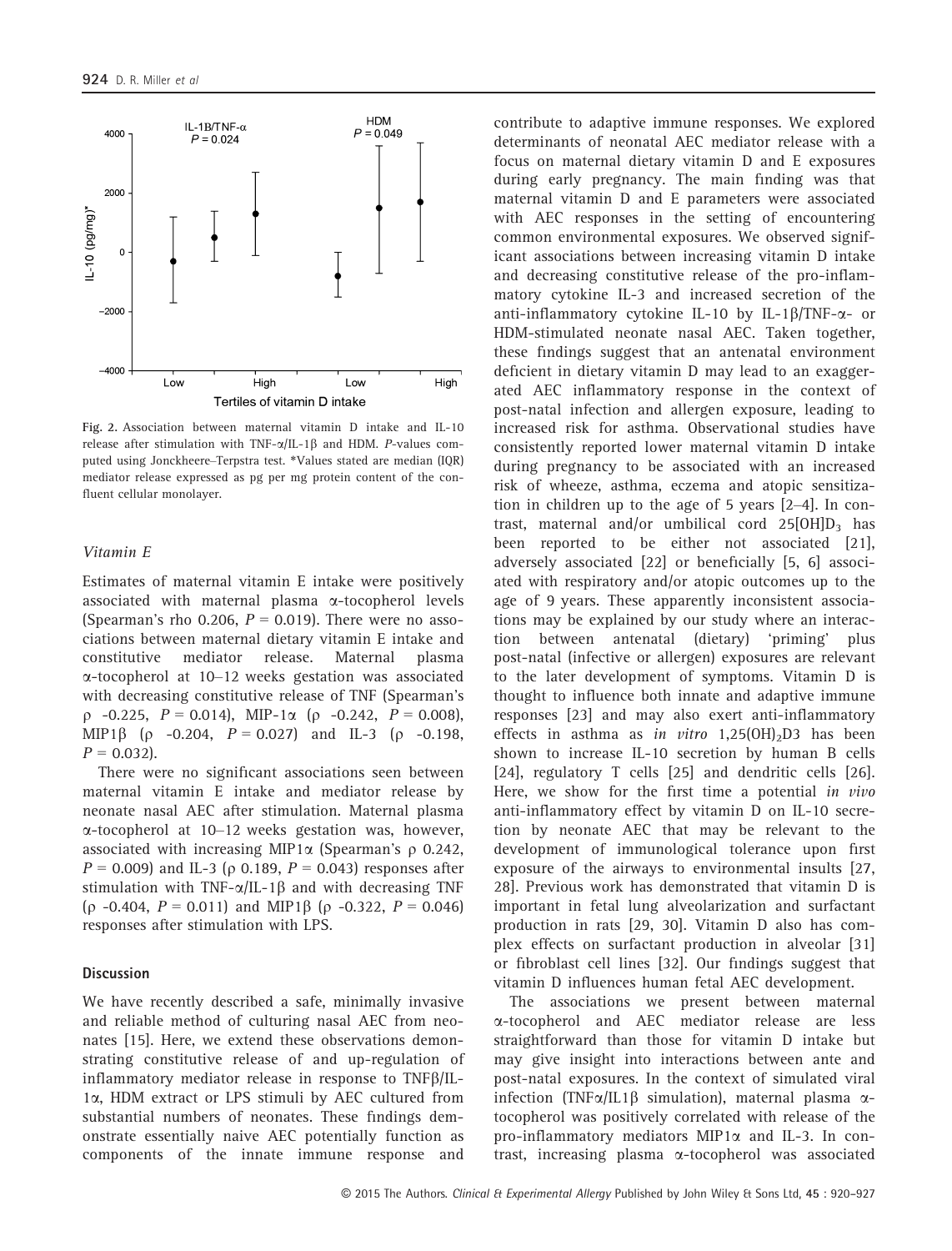with a reduced pro-inflammatory response to simulated bacterial infection (LPS), an association concordant with the observation that early life endotoxin exposure is associated with reduced likelihood of subsequent asthma and atopic disease [33, 34]. Lower maternal dietary vitamin E intake during pregnancy is associated with an increased risk of childhood wheezing [7, 8] and asthma [9]. An association between maternal vitamin E intake and in vitro responses by cord blood mononuclear cell responses [35] suggests that maternal vitamin E may influence fetal immune development. Our novel finding that plasma  $\alpha$ -tocopherol at 10–12 weeks gestation modulates neonatal AEC mediator release suggests effects on fetal AEC development, providing a further mechanistic explanation for the relationship between maternal dietary vitamin E intake and childhood asthma.

In this study, maternal vitamin D intake, but not plasma 25 $[OH]D_3$  was associated with neonatal AEC inflammatory mediator release. This is analogous with the epidemiological data outlined above whereby maternal vitamin D intake but not plasma  $25[OH]D<sub>3</sub>$  is consistently associated with childhood outcomes [2–6, 21, 22]. Dietary intake typically contributes about 10% to UK vitamin D status, and whilst studies of plasma 25  $[OH]D<sub>3</sub>$  truly reflect associations with vitamin D status, perhaps studies of vitamin D intake should be interpreted more broadly. Vitamin D is never naturally consumed in isolation, but as foods containing many nutrients; indeed, it may be the combination of naturally associated nutrients that is important and should perhaps be replicated in intervention studies. Trials of vitamin D supplements during pregnancy are underway; given the inconsistencies between dietary and plasma vitamin D, these may not provide clear answers. In the current study, maternal plasma a-tocopherol, but not maternal vitamin E intake, was associated with neonatal AEC inflammatory mediator release. A possible explanation for this is that dietary vitamin E comprises natural isoforms, for example  $\alpha$ - and  $\gamma$ -tocopherol, and there is evidence that these stereoisomers have different biological effects; for example, in murine eosinophilic allergic lung inflammation,  $\alpha$ -tocopherol is anti-inflammatory, whereas  $\gamma$ -tocopherol is pro-inflammatory [36].

The current prospective study is the first to culture neonate AEC in substantial numbers and to relate mediator release to antenatal exposures. Although the study was hypothesis driven, the study was somewhat exploratory with many inflammatory mediators being quantified. The study has several limitations. The absence of previous neonatal studies precluded meaningful consideration of statistical power, and because we investigated a wide range of potentially relevant mediators, the reported associations may reflect the number of tests of association conducted. The AECs cultured were nasal in

origin and not from the lower airways. However, it is not ethically or physically possible to sample neonatal bronchial epithelium. The micronutrient status of the pregnant women was well characterized; however, the inherent limitations of FFQ represent a null bias. In addition, maternal nutrient status was quantified 30 weeks prior to the nasal AEC samples being obtained. This and the time and processes taken to culture the AEC to tertiary passage constitute further null bias. We were unable to demonstrate associations between AEC mediator release and maternal smoking and parental asthma, reflecting possibly the small number of women  $(n = 5)$  who smoked or had a history of asthma ( $n = 34$ ). Although we demonstrate associations with several mediators, the quantities of some of these mediators were small and IL-3 release was not significantly increased by TNF- $\alpha$ /IL1- $\beta$  exposure. The current study had several strengths. Sample size was larger than most studies of AEC in adults and older children; moreover, by sampling healthy neonates within days of birth, the AEC had not been influenced by post-natal exposures such as pollution or infection. Further studies will be needed to support or refute our findings and to establish clinical relevance. Follow-up of the cohort is envisaged to investigate whether the AECs of neonates who develop childhood asthma differ from AECs of children who do not. If so, it may be possible to use neonatal nasal AECs in the clinical setting as a predictive biomarker to quantify subsequent risk of asthma.

In summary, we have developed a reliable and reproducible method to sample and culture nasal AECs from substantial numbers of neonates. In addition, we have demonstrated that neonatal AECs have the potential to function as components of the innate immune response, possibly directing adaptive immune responses to pathogens and allergens. Our findings are the first to demonstrate associations between maternal micronutrient intake during early pregnancy and aspects of stimulated neonatal airway epithelial cell secretory function that may in turn impact on the development of asthma and/ or allergic rhinitis in later life.

#### Acknowledgements

The authors would like to thank the children who participated in this study and their parents. We would also like to express our gratitude to staff at Aberdeen Maternity Hospital. This study was funded by the Chief Scientist Office, Edinburgh, UK (Clinical Academic Fellowship to DM).

## Conflict of interest

All of the authors declare that no conflict of interest exists.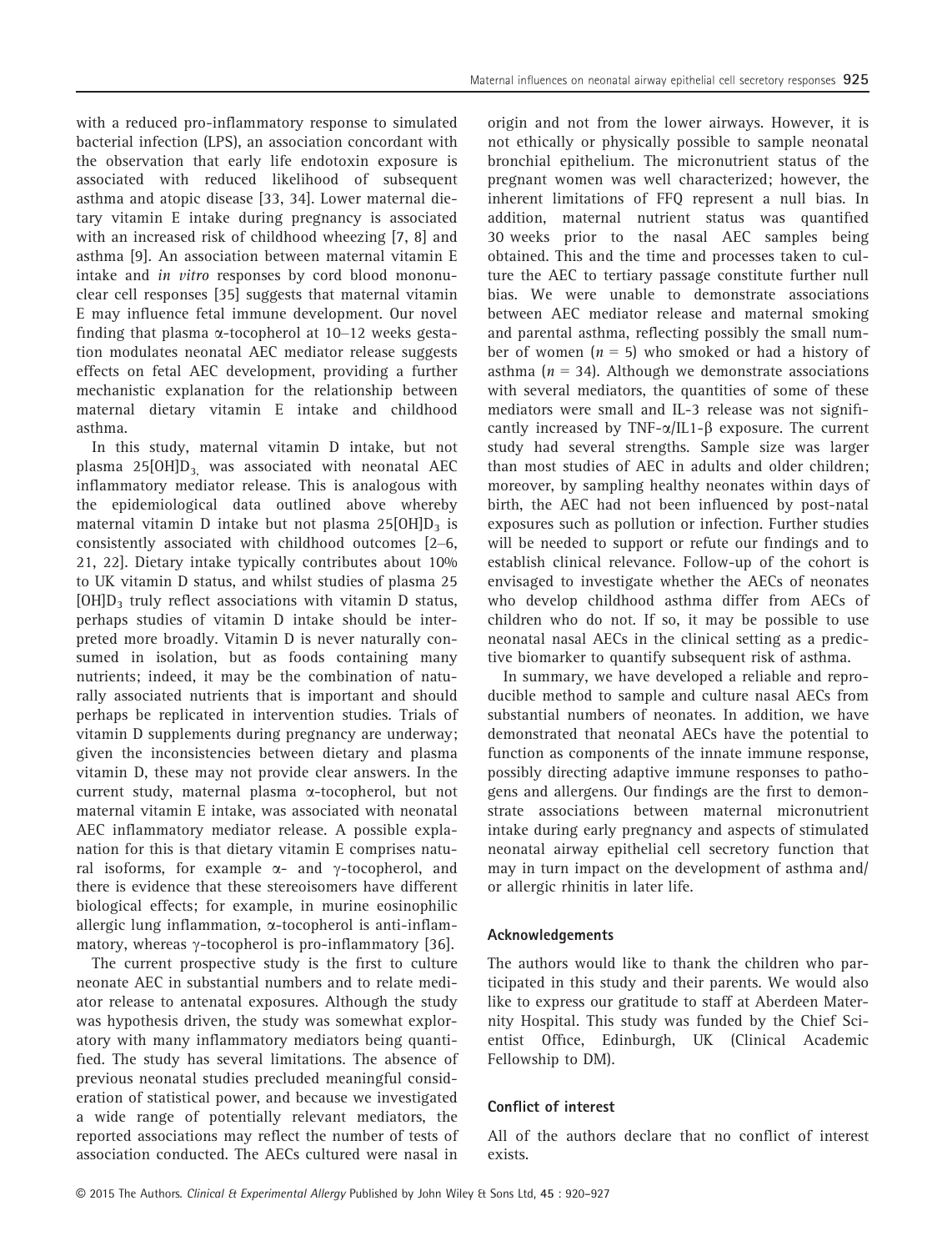#### **References**

- 1 Holgate ST. The sentinel role of the airway epithelium in asthma pathogenesis. Immunol Rev 2011; 242:205–19.
- 2 Camargo CA, Rifas-Shiman SL, Litonjua AA et al. Maternal intake of vitamin D during pregnancy and risk of recurrent wheeze in children at 3 years of age. Am J Clin Nut 2007; 85:788–95.
- 3 Maslova E, Hansen S, Jensen CB, Thorne-Lyman AL, Strøm M, Olsen SF. Vitamin D intake in mid-pregnancy and child allergic disease – a prospective study in 44,825 Danish motherchild pairs. BMC Preg Childbirth 2013; 13:199.
- 4 Devereux G, Litonjua AA, Turner SW et al. Maternal vitamin D intake during pregnancy and early childhood wheezing. Am J Clin Nutr 2007; 85:853–9.
- 5 Jones AP, Palmer D, Zhang G, Prescott SL. Cord blood 25-hydroxyvitamin D3 and allergic disease during infancy. Pediatrics 2012; 130:e1128–35.
- 6 Camargo CA, Ingham T, Wickens K et al. Cord-blood 25-hydroxyvitamin D levels and risk of respiratory infection, wheezing, and asthma. Pediatrics 2011; 127:e180–7.
- 7 Litonjua AA, Rifas-Shiman S, Ly NP et al. Maternal antioxidant intake in pregnancy and wheezing illnesses in children at 2 y of age. Am J Clinical Nutr 2006; 84:903–11.
- 8 Martindale S, McNeill G, Devereux G, Campbell D, Russell G, Seaton A. Antioxidant intake in pregnancy in relation to wheeze and eczema in the first two years of life. Am J Respir Crit Care Med 2005; 171:121–8.
- 9 Devereux G, Turner SW, Craig LCA et al. Reduced maternal vitamin E intake during pregnancy is associated with asthma in 5-year-old children. Am J Respir Crit Care Med 2006; 174:499–507.
- 10 Nurmatov U, Devereux G, Sheikh A. Nutrients and foods for the primary prevention of asthma and allergy: systematic review and meta-analysis. J Allergy Clin Immunol 2011; 127:724–33.
- 11 Muehleisen B, Gallo RL. Vitamin D in allergic disease: shedding light on a

complex problem. J Allergy Clin Immunol 2013; 131:324–9.

- 12 Li-Weber M, Giasisi M, Trieber MK, Krammer PH. Vitamin E inhibits IL-4 gene expression in peripheral blood Tcells. Eur J Immunol 2002; 32:2401–8.
- 13 McDougall CM, Blaylock MG, Douglas JG, Brooker RJ, Helms PJ, Walsh GM. Nasal epithelial cells as surrogates for bronchial epithelial cells in airway inflammation studies. Am J Respir Cell Molec Biol 2008; 39:560–8.
- 14 Pringle EJ, Richardson HB, Miller D et al. Nasal and bronchial airway epithelial cell mediator release in children. Pediatr Pulmonol 2012; 47:1215–25.
- 15 Miller D, Turner SW, Spiteri-Cornish D et al. Culture of airway epithelial cells from neonates sampled within 48 hours of birth. PLoS One 2013; 8: e78321.
- 16 Masson LF, McNeill G, Tomany JO et al. Statistical approaches for assessing the relative validity of a food-frequency questionnaire: use of correlation coefficients and the kappa statistic. Public Health Nutr 2003; 6:313–21.
- 17 Driskell WJ, Neese JW, Bryant CC, Bashor MM. Measurement of vitamin A and vitamin E in human serum by high-performance liquid chromatography. J Chromat 1982; 231:439–44.
- 18 Tolppanen AM, Sayers A, Fraser WD, Lawlor DA. Association of serum 25 hydroxyvitamin D3 and D2 with academic performance in childhood: findings from a prospective birth cohort. J Epidemiol Comm Health 2012; 66:1137–42.
- 19 Dunlop AJ, Clunie I, Stephen DW, Allison JJ. Determination of Cotinine by LC–MS-MS with automated solid-phase extraction. J Chromatoar Sci 2014: 52:351–6.
- 20 Willett WC, Howe GR, Kushi LH. Adjustment for total energy intake in epidemiologic studies. Am J Clin Nutr 1997; 65(suppl):1220S–8S.
- 21 Pike KC, Inskip HM, Robinson S et al. Maternal late-pregnancy serum 25-hydroxyvitamin D in relation to childhood wheeze and atopic outcomes. Thorax 2012; 67:950–6.
- 22 Gale CR, Robinson SM, Harvey NC et al. Maternal vitamin D status during

pregnancy and child outcomes. Eur J Clin Nutr 2008; 62:68–77.

- 23 Mann EH, Chambers ES, Pfeffer PE, Hawrylowicz CM. Immunoregulatory mechanisms of vitamin D relevant to respiratory health and asthma. Ann N Y Acad Sci 2014; 1317:57–69.
- 24 Heine G, Niesner U, Chang HD, Radbruch A, Worm M. 1,25-dihydroxyvitamin D(3) promotes IL-10 production in human B cells. Eur J Immunol 2008;  $38.2210 - 8$
- 25 Urry Z, Xystrakis E, Richards DF et al. Ligation of TLR9 induced on human IL-10–secreting Tregs by 1a,25-dihydroxyvitamin D3 abrogates regulatory function. J Clin Invest 2009; 119:387–98.
- 26 Penna G, Adorini L. 1 Alpha, 25-dihydroxyvitamin D3 inhibits differentiation, maturation, activation, and survival of dendritic cells leading to impaired alloreactive T cell activation. J Immunol 2000; 164:2405–11.
- 27 Akbari O, DeKruyff RH, Umetsu DT. Pulmonary dendritic cells producing IL-10 mediate tolerance induced by respiratory exposure to antigen. Nature Immunol 2001; 2:725–31.
- 28 Bohle B, Kinaciyan T, Gerstmayr M, Radakovicsa A, Jahn-Schmid B, Ebner C. Sublingual immunotherapy induces IL-10–producing T regulatory cells, allergen-specific T-cell tolerance, and immune deviation. J Allergy Clin Immunol 2007; 120:707–13.
- 29 Gaultier C, Harf A, Balmain N, Cuisinier-Gleizes P, Mathieu H. Lung mechanics in rachitic rats. Am Rev Respir Dis 1984; 130:1108–10.
- 30 Nguyen M, Guillozo H, Garabedian M, Balsan S. Lung as a possible additional target organ for vitamin D during fetal life in the rat. Biol Neonate 1987; 52:232–40.
- 31 Rehan VK, Torday JS, Peleg S et al. 1Alpha,25-dihydroxy-3-epi-vitamin D3, a natural metabolite of 1alpha,25 dihydroxy vitamin D3: production and biological activity studies in pulmonary alveolar type II cells. Mol Genet Metab 2002; 76:46–56.
- 32 Lunghi B, Meacci E, Stio M et al. 1,25 dihydroxyvitamin D3 inhibits proliferation of IMR-90 human fibroblasts and stimulates pyruvate kinase activity in